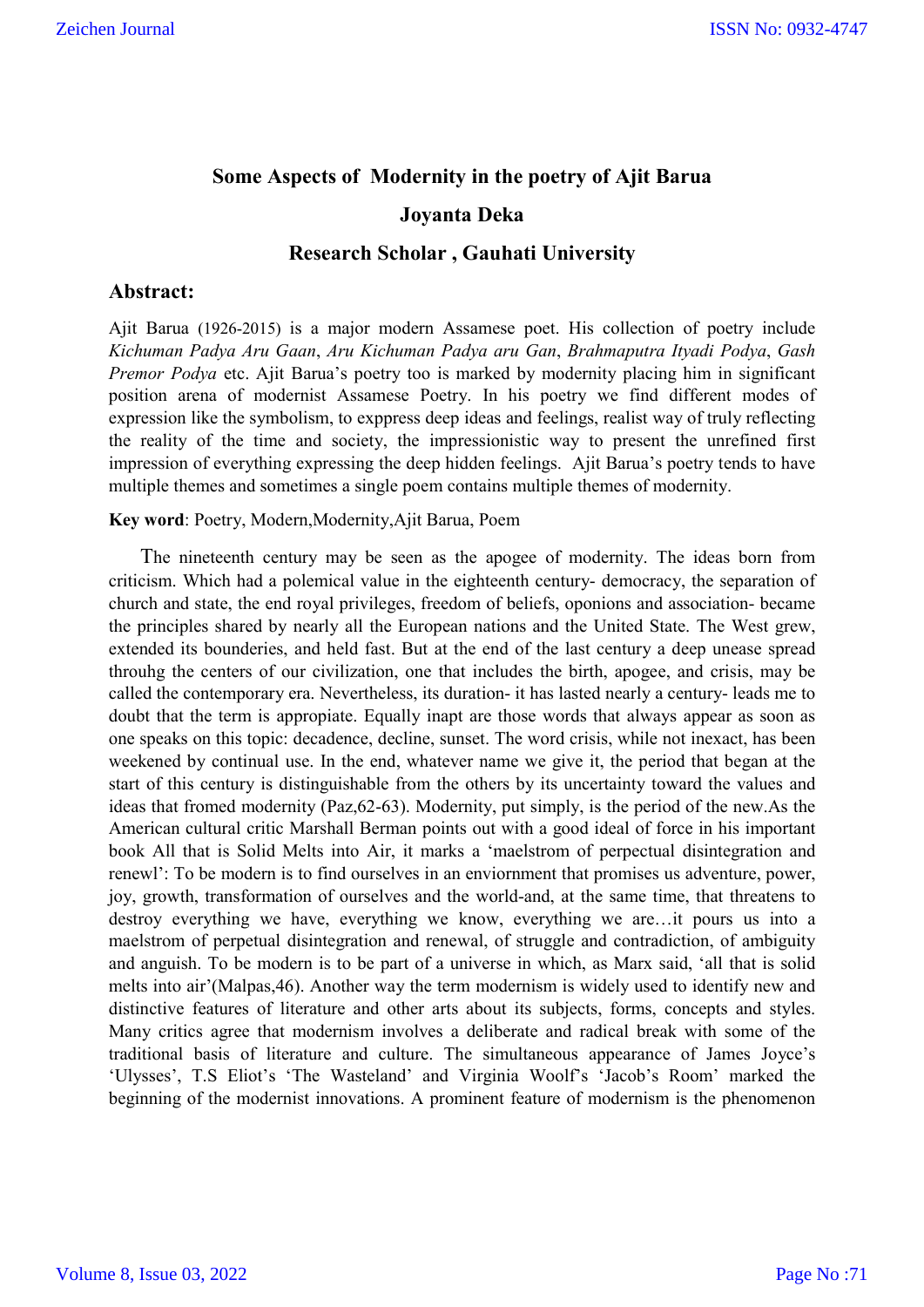called the "avante- garde". These writers set out to create new artistic forms and styles and to present different subject matter.

 Ajit Barua (1926-2015) is a major modern Assamese poet. His collection of poetry include *Kichuman Padya Aru Gaan*, *Aru Kichuman Padya aru Gan*, *Brahmaputra Ityadi Podya*, *Gash Premor Podya* etc. Ajit Barua's poetry too is marked by modernity placing him in significant position arena of modernist Assamese Poetry. In his poetry we find different modes of expression like the symbolism, to exppress deep ideas and feelings, realist way of truly reflecting the reality of the time and society, the impressionistic way to present the unrefined first impression of everything expressing the deep hidden feelings. Ajit Barua's poetry tends to have multiple themes and sometimes a single poem contains multiple themes of modernity. Ajit Barua has chosen a different mode of expression in his poetry. Poetry unlike traditional poems his poetry finds way of its own. He maintens the social evils of the society in an ironical and satirical manner. Poet Barua employs plentiful of images in his poetry. His Poetry is the poetry of incident and event; and his mode is that of narration and description. Ajit Barua's style is unique in quality.Line length and formation of stanza of Ajit Barua's poetry. The poem "Mon Kunwali Samoy" is written in an entirely different kind of stanza and rhythm as compared to his other poem. He has a rich vocabulary; and his choice of words surprises us by the unexpected way he selects words. Combines them into phrases and arranges them to construct the clauses and sentences. It is use of similes and metaphors fills nearest with wonder and admiration. The poem shows the poet's command over the subject and the capacity to express his ideas in clear and lucid language. There is a grace over his style of writing and there is a certain charm about the manner in which he constructs his lines and stanzas. Ajit Barua's poetry is of Eliotian image and time oriented. His imagery is always particular, precise, and concrete as well as vivid and realistic:

"kati mahor ata dhoa ratipoa kowali goli bhahe

ei pua jen atit jiwan

(abosor baosiya)

punar japon kori uthilo. karon

joa bosor ene pua

uthisilo natun hamiai.

thoka nothoka ek palakar dalangot

samoi bandho hoi jai.(?).....(1-9)"

In 'Jengrai 1963',The poem Jengrai 1963 by Alit Barua is a unique combination of convertional language, resonance and allusion (Ahmed,78). In this poem the eye has connotation his quest for peace. He looks for a pair of eye where there is bountiful of happiness. Poet Ajit Barua uses the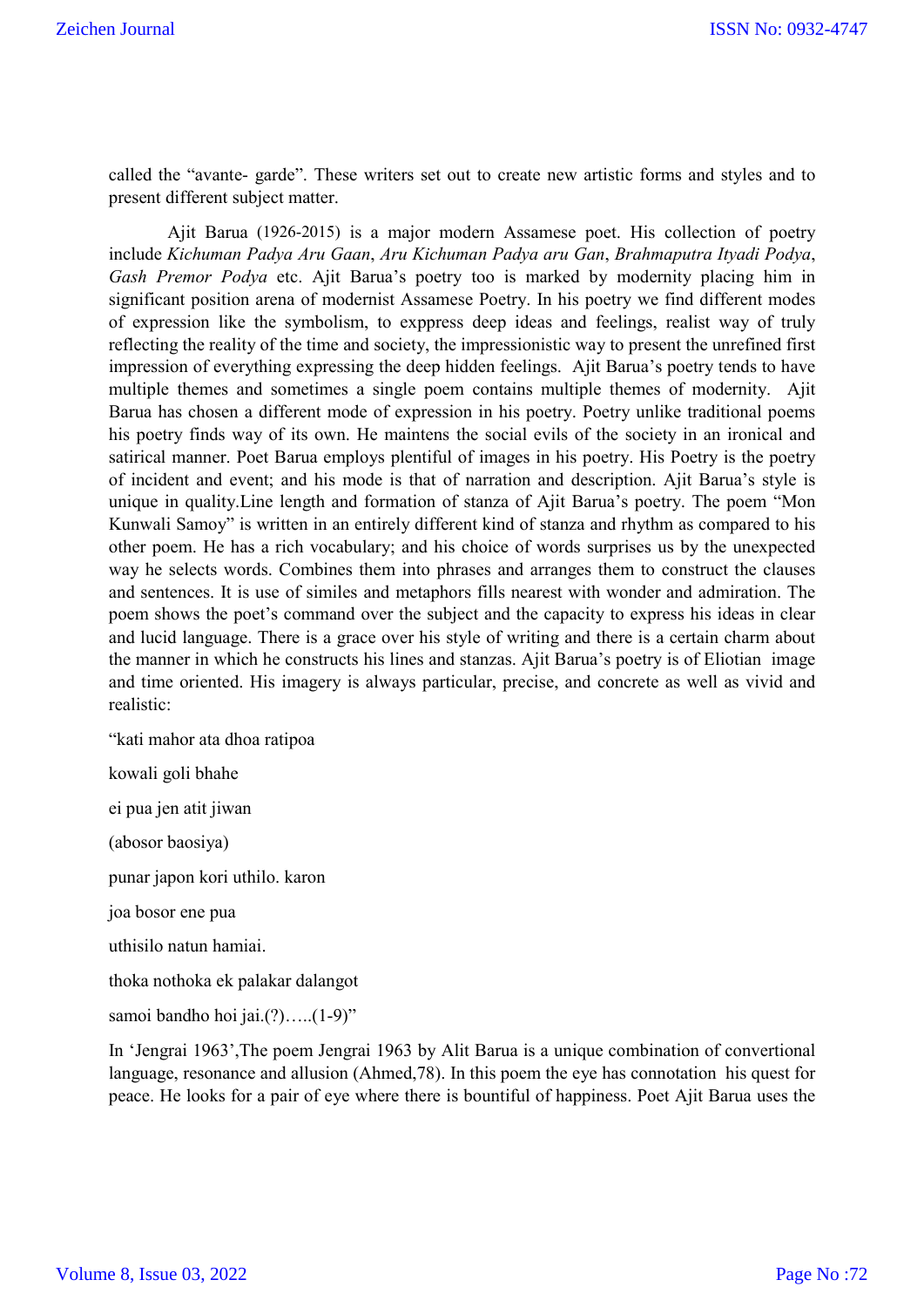metaphor of the river and the music to represent the world of unending happiness which is visible only through that pair of eye. To quote from the poem:-

"andhar hoar alop ageye

ami Subansirit parilo.aru

Subansirir ating panire amar naowar ting dhoalo,(08-10)"

In the poem certain symbols like buffalo and a pair of eyes are used to express his desire for free world. Poet concept of free world is nothing but the freedom from the bitter experiences of social life that birds him to in vicious cycle. Ajit Barua's another poem 'Mon dia Nadi'; is filled with the symbol of struggle. He says that river has vibrate of life like that of his heart beating:

''mon dia nadir dakhin parot ji jaroni

tar kashe kashe amar tulashi jahar kheti

sarioh ful, halodhia tora

pathak, jone aponak val pale buli

apuni bhulote bhabile teo tat nathake.(6-10)"

Similarly, in the poem "Pathakoli bidai sambhakhan" uses the symbol of the poem burning to represent the image of his heart reflecting as a mirror to the poetry. It is clearly visible in the fourth stanza of the poem where he says that his heart burns in his own heart like the burning of the lonely life, the peaceful moments and many ages. The heart of the poetry burns with the burning of his heart:

"karon sabdor lagat juddhat moi harisu

kaida kari katha koar

sayar sayabajit

moi harisu (8-11)"

Ajit Barua's exquisite use of imagery is seen in his poetry "Dukhar kabita". In this poem the water symbolizes sadness. The poet's mind is drenched with sadness:

"sokasabha ghorial

naor tingat jibilake baha dighal sakulo pelaba

juktie lag nopoa dighal kari

opore akash tale sale pani

akathi kathar naor para

khedere dekho aru sei saku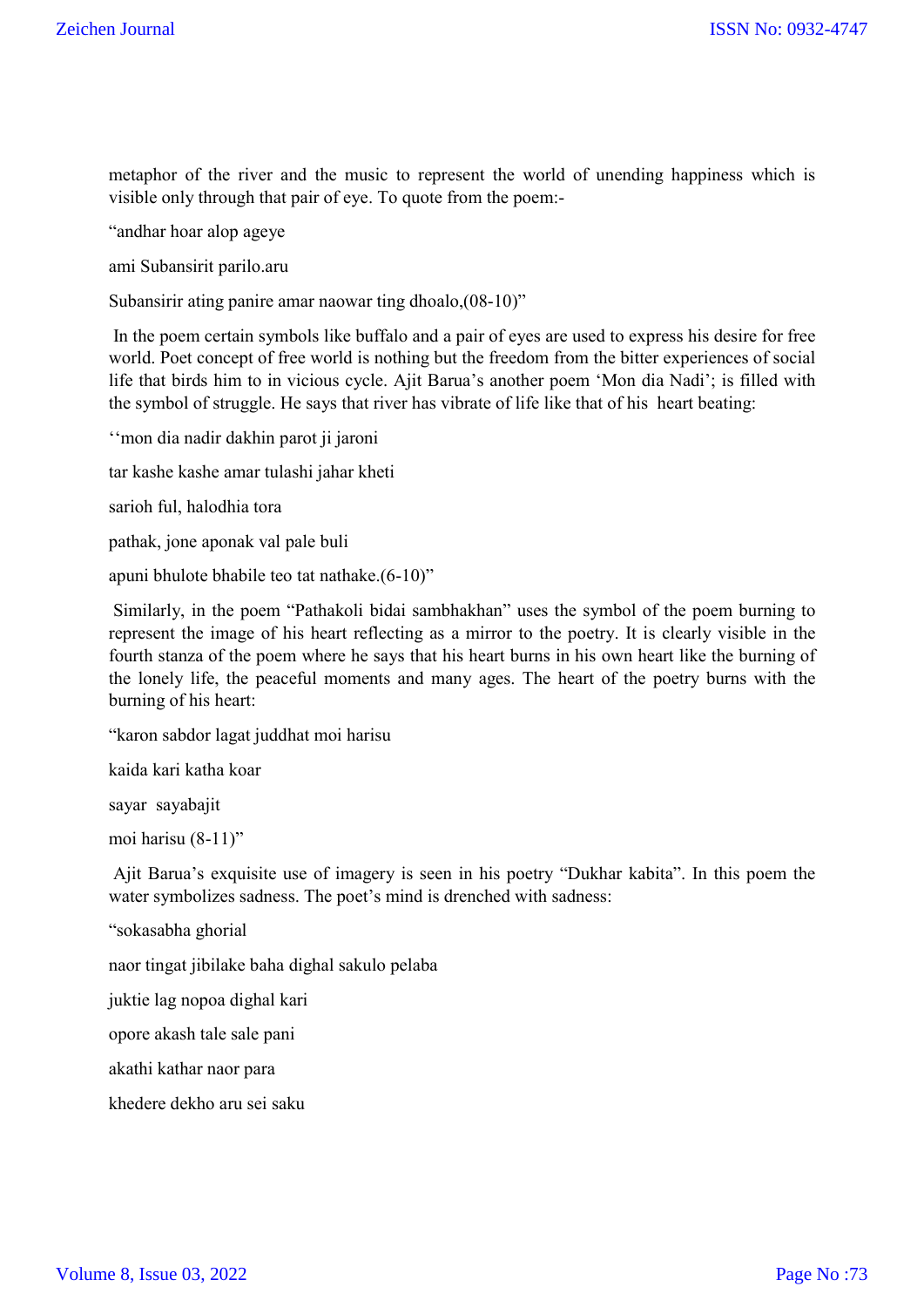ji hal mukuta agi (12-18)"

He offers before the readers the ideas about the poem. The symbol of city in the poem "Abanti Nagar" is a unique one. The middle age city (Abanti nagar) has come to surface with a modren. In the city signifies lost beauty and real city is destroying morality. The imagery is integral to the idea and even if the imagery seems incidental, it serves to heighten the sorounding:

"abanti nagarat

moi panir talot khuj karhisilo.

lahe lahe.

bhomorar gunjarat mukhar panir tal

manthar mor aha-joa

mor hridpinda dhepa dholar dore (4-9)"

Ajit Baruah's poetry is connected with realism. Poet's imagery is not fantastic and not being commonplace. It is tends to be realistic and original. His poetry "Chandratu nedekhi'' he speaks about the reality and and absence of peace and happiness haurts the poet:

"chandratu nedekhi kintu

Patal meghar oporedi buja jai

chandratu kot ase (3-5)"

The delineation of mind like awareness to reality, sadness and overpowering it finds manifestation in poem 'Prabanchak Lekhak Nakal Nayak'. He is confused whether he desires sadness or longs for it unnecessarily. Through his other poem "Baduli Oloma Rati'' he expresses the undeniable fact that in search of modern society have destroyed nature and created. In the poem 'Baduli Oloma Rati' we encounter the man who destroys nature and makes an adverse portion of it. Ajit Barua's poem "Bandhu pathak, Mor Sahodar" is filled with realism. There is a touch of his personal life and personal love for his readers and brother:

"bandhu pathak, mor sahodar

mor lekhar majote apuni mok bisarak.

kintu aponi mok napai.(6-8)"

Ajit Barua's poem, "sowani amar gaonkhani" (2) . when we probe the surface of the poem is pregnant with suggestiveness we get its real idea which prompted the poet. In this poem it is quite difficult to justify whether poet heart is a reflection of his poetry or the poetry reflecting poet's heart. Poet has a deep feeling of love for his village and thus he expresses it by using varied images:

"bahar pabto kalam surire falote hiloi fute bahu masor petat.